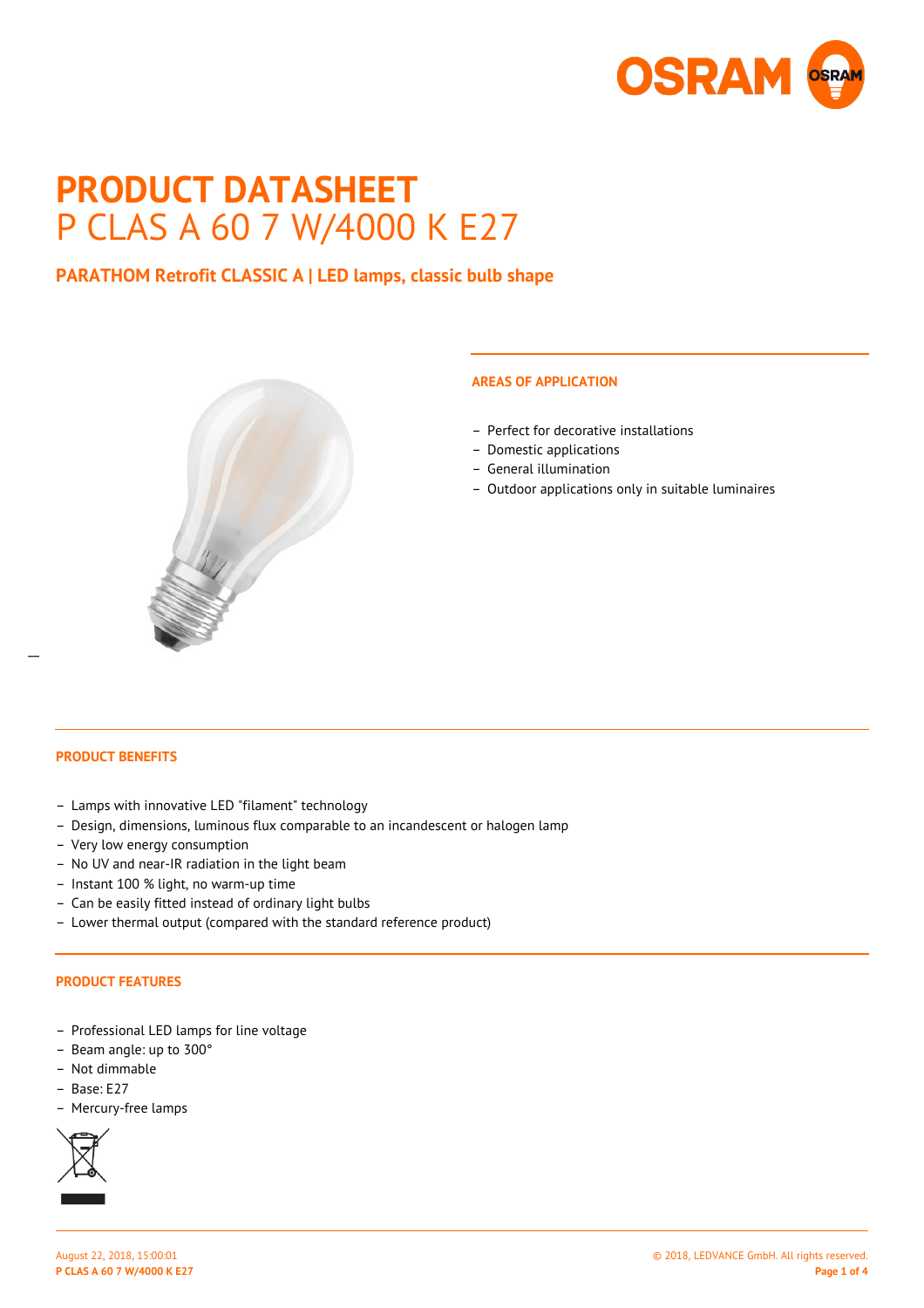## – Lifetime: up to 15,000 h

#### **TECHNICAL DATA**

## Electrical data

| Rated wattage                          | 7.00 W   |
|----------------------------------------|----------|
| Nominal wattage                        | 7.00 W   |
| Nominal voltage                        | 220240 V |
| <b>Operating frequency</b>             | 5060 Hz  |
| Power factor $\lambda$                 | > 0.50   |
| Claimed equiv. conventional lamp power | 60 W     |

## Photometrical data

| <b>Nominal luminous flux</b>            | 806 lm        |
|-----------------------------------------|---------------|
| <b>Rated luminous flux</b>              | 806 lm        |
| Rated color temperature                 | 4000 K        |
| Lumen main.fact.at end of nom.life time | 0.70          |
| Light color (designation)               | Cool White    |
| <b>Color temperature</b>                | 4000 K        |
| <b>Luminous flux</b>                    | 806 lm        |
| Color rendering index Ra                | $\geq 80$     |
| Standard deviation of color matching    | $\leq$ 6 sdcm |

## Light technical data

 $\overline{a}$ 

| Warm-up time (60 %)  | $\cdot$ 0.50 s |
|----------------------|----------------|
| <b>Starting time</b> | . u.s -        |

## Dimensions & weight



| Overall length  | 105.0 mm  |
|-----------------|-----------|
| <b>Diameter</b> | $60.0$ mm |
| Outer bulb      | A60       |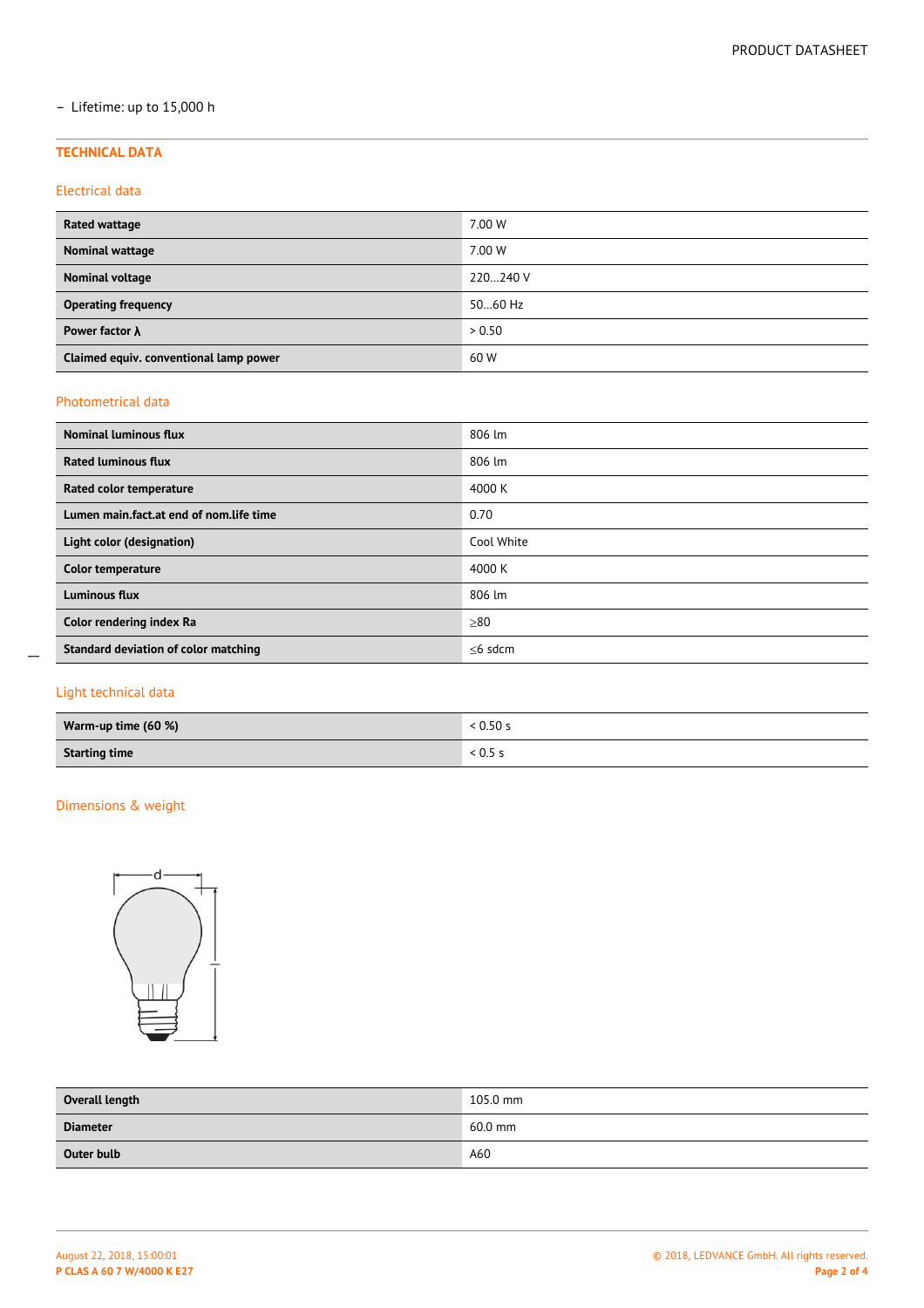## PRODUCT DATASHEET

| Length                              | 105.0 mm |
|-------------------------------------|----------|
| Temperatures & operating conditions |          |

| Maximum te.<br>ximum temperature at tc test point | $\sim$<br>6Z<br>. .<br>$\sim$ |
|---------------------------------------------------|-------------------------------|

## Lifespan

| Nominal lamp life time                   | 15000 h |
|------------------------------------------|---------|
| Rated lamp life time                     | 15000 h |
| Number of switching cycles               | 100000  |
| Lumen maintenance at end of service life | 0.70    |

#### Additional product data

| <b>Base (standard designation)</b> | E27                                                                                                                                                                                                                                                                                                                                                    |
|------------------------------------|--------------------------------------------------------------------------------------------------------------------------------------------------------------------------------------------------------------------------------------------------------------------------------------------------------------------------------------------------------|
| Mercury content                    | 0.0 <sub>mg</sub>                                                                                                                                                                                                                                                                                                                                      |
| Mercury-free                       | Yes                                                                                                                                                                                                                                                                                                                                                    |
| Design / version                   | Frosted                                                                                                                                                                                                                                                                                                                                                |
| <b>Show WEEE picto</b>             | Yes                                                                                                                                                                                                                                                                                                                                                    |
| <b>Product remark</b>              | All technical parameters apply to the entire lamp/Due to the complex<br>production process for light-emitting diodes, the typical values shown for<br>the technical LED parameters are purely statistical values that do not<br>necessarily match the actual technical parameters of each individual<br>product, which can vary from the typical value |

#### Capabilities

 $\overline{a}$ 

| <b>Dimmable</b>                | No          |  |
|--------------------------------|-------------|--|
| Certificates & standards       |             |  |
| <b>Energy efficiency class</b> | $A++$       |  |
| <b>Energy efficiency class</b> | $A++$       |  |
| <b>Energy consumption</b>      | 7 kWh/1000h |  |
|                                |             |  |

## Country-specific categorizations

| <b>ILCOS</b>    | DRAA/F-7-840-220-240-E27-60 |
|-----------------|-----------------------------|
| Order reference | LEDPCLA60 7W/84             |

## **LOGISTICAL DATA**

| <b>Product code</b> | <b>Product description</b>    | Packaging unit<br>(Pieces/Unit) | Dimensions (length x<br>width x height) | Volume      | <b>Gross weight</b> |
|---------------------|-------------------------------|---------------------------------|-----------------------------------------|-------------|---------------------|
| 4058075808416       | P CLAS A 60 7<br>W/4000 K E27 | Shipping carton box<br>10       | 325 mm x 136 mm x<br>126 mm             | 5.57 $dm^3$ | 543.00 g            |

The mentioned product code describes the smallest quantity unit which can be ordered. One shipping unit can contain one or more single products. When placing an order, for the quantity please enter single or multiples of a shipping unit.